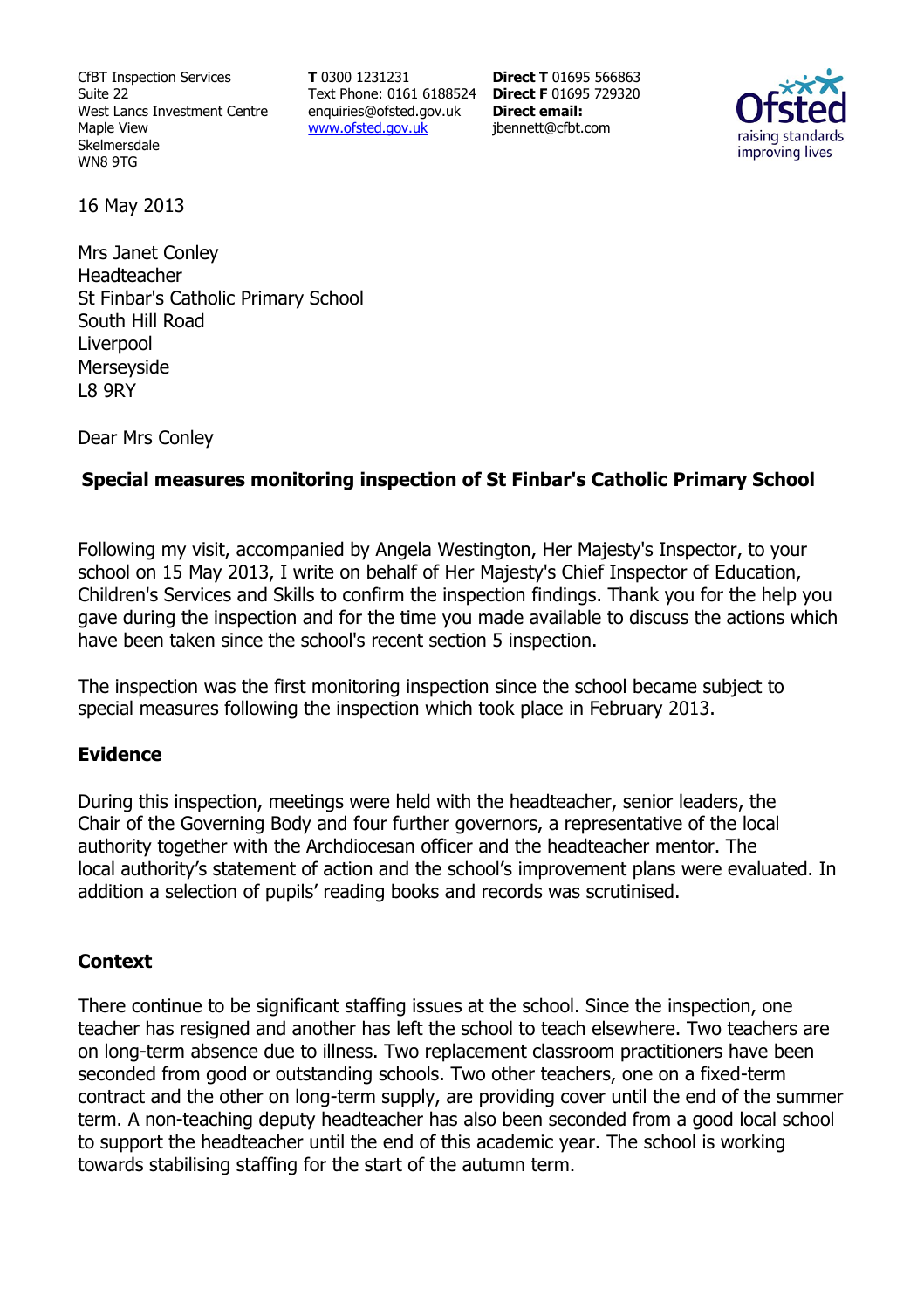# **The quality of leadership in and management of the school**

Leaders, managers and governors of the school recognise why the school was judged to need special measures. There is a clear determination to remedy previous failings, but with significant staff turbulence the capacity to achieve this remains fragile. This has been recognised in both the school's action plan and local authority's statement of action. In the short term, good support is being provided to limit the problems caused by staff leaving and staff absence. Experienced teachers and a temporary experienced deputy headteacher have been drafted in to support the school and stabilise the situation. Termly local authority reviews are planned to monitor progress and enable additional intervention support, should this be required. Appointing good quality staff for the new academic year is a priority.

The school has also developed links with external partners within the local collaborative schools' network to aid school improvement. An external headteacher from a good local school has been appointed to mentor and advise the headteacher. This has proved particularly valuable in dealing with staffing and management issues but has had less impact on improving provision in teaching. Governors are committed to the school and governance has been strengthened by the co-option of four additional governors, all of whom have educational expertise. This has broadened and improved the knowledge base of the governing body but further training is still needed to develop the skills and knowledge of other governors to enable them to fulfil their roles appropriately. Governors are aware of their statutory duties and they are prepared to support the headteacher in the management of staff performance and monitor improvements closely.

Both the school's action plan and the local authority's statement of action provide a framework for improvement. The plans identify priorities, actions and success criteria and are a useful vehicle to support the school. However, they need to be adjusted to avoid duplication and overload, particularly at the start of the implementation period. They are strong on providing short-term measures to solve staffing issues, to develop teachers' expertise in assessing pupil progress and setting up more effective monitoring structures. However, they lack more specific longer-term strategies to develop teacher subject knowledge and skills. It is no good having an understanding of the principles of assessment if the teacher doesn't have the knowledge to teach subjects such as mathematics, science or history effectively in the first place. The school's action plan needs to define clearly how some of the basics are taught so that pupils get a consistent quality experience across the school. Initially, tackling certain key issues such as the reading deficit should be the most urgent priority for the school. Teachers need to be clear how subjects should be taught; for example, they should be clear that this is how we teach reading across the school; this is how we teach calculation, etc. In the longer term, subject leaders, not just those responsible for literacy and numeracy, need to take greater responsibility to ensure that teachers plan and are confident in delivering quality lessons in the full range of subjects.

The local authority and senior leaders have begun to evaluate the actions taken so far. Clear progress is being made to improve attendance and some of the strategies to raise the profile among pupils and parents are beginning to have an impact. The school still needs to explore other practical approaches to change attitudes, particularly of hard-to-engage parents, and ensure that their children attend school regularly.